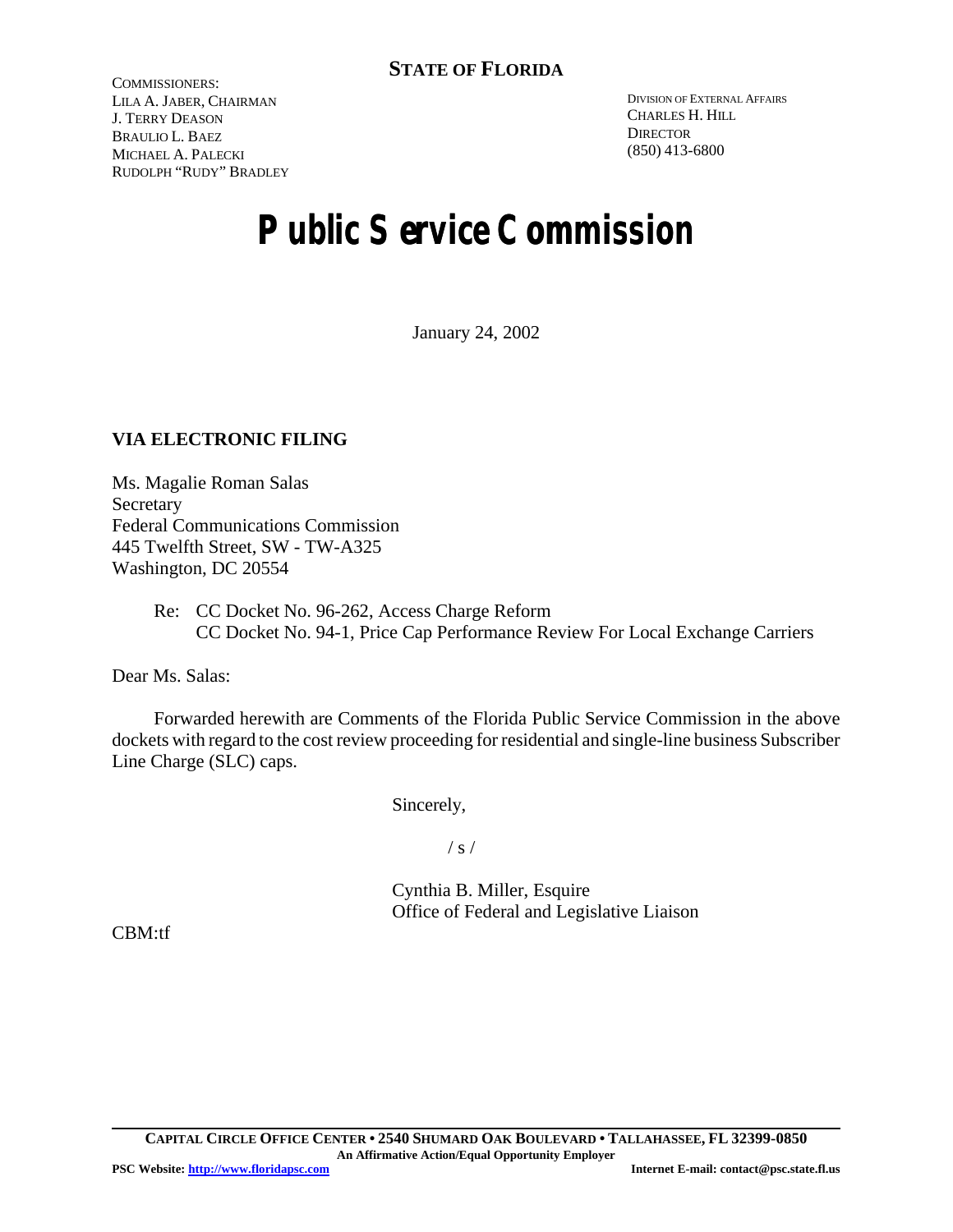### **BEFORE THE FEDERAL COMMUNICATIONS COMMISSION WASHINGTON, D.C. 20554**

| In the Matter of                                            |                      |
|-------------------------------------------------------------|----------------------|
| <b>Access Charge Reform</b>                                 | CC Docket No. 96-262 |
| Price Cap Performance Review<br>For Local Exchange Carriers | CC Docket No. 94-1   |

## **FLORIDA PUBLIC SERVICE COMMISSION COMMENTS ON THE COST REVIEW PROCEEDING FOR RESIDENTIAL AND SINGLE-LINE BUSINESS SUBSCRIBER LINE CHARGE (SLC) CAPS**

As a result of the Coalition for Affordable Local and Long Distance Service (CALLS) proposal, the primary residential and single-line business subscriber line charge (SLC) was increased on July 1, 2000, and July 1, 2001. The FCC committed that before any further increases were approved, it would "review any increases to residential and single-line business SLC caps above \$5.00 to verify that any such increases are appropriate and reflect higher costs where they are to be applied." (CALLS Order, ¶83)

The Florida Public Service Commission respectfully submits its comments in this proceeding. We are pleased that the FCC is reviewing the cost documentation provided by the companies, before allowing additional increases in the SLC. As the charges added to a customer's bill have steadily increased over recent years, it has become increasingly important to evaluate such charges carefully. We have several concerns with the proposed increases and believe that the FCC should carefully scrutinize these cost studies.

Our first concern is with the policy of charging consumers in all states the same SLC for a given company. Since its inception, customers in all states served by a given local exchange company have paid the same SLC, without regard to the costs in the individual states. However, as the SLC steadily increases, we are concerned that consumers in lower cost states more and more will be subsidizing telephone service in higher cost states. The SLC is a recovery mechanism for the interstate portion of a local exchange carrier's common line costs that is paid via a customer's local service bill. The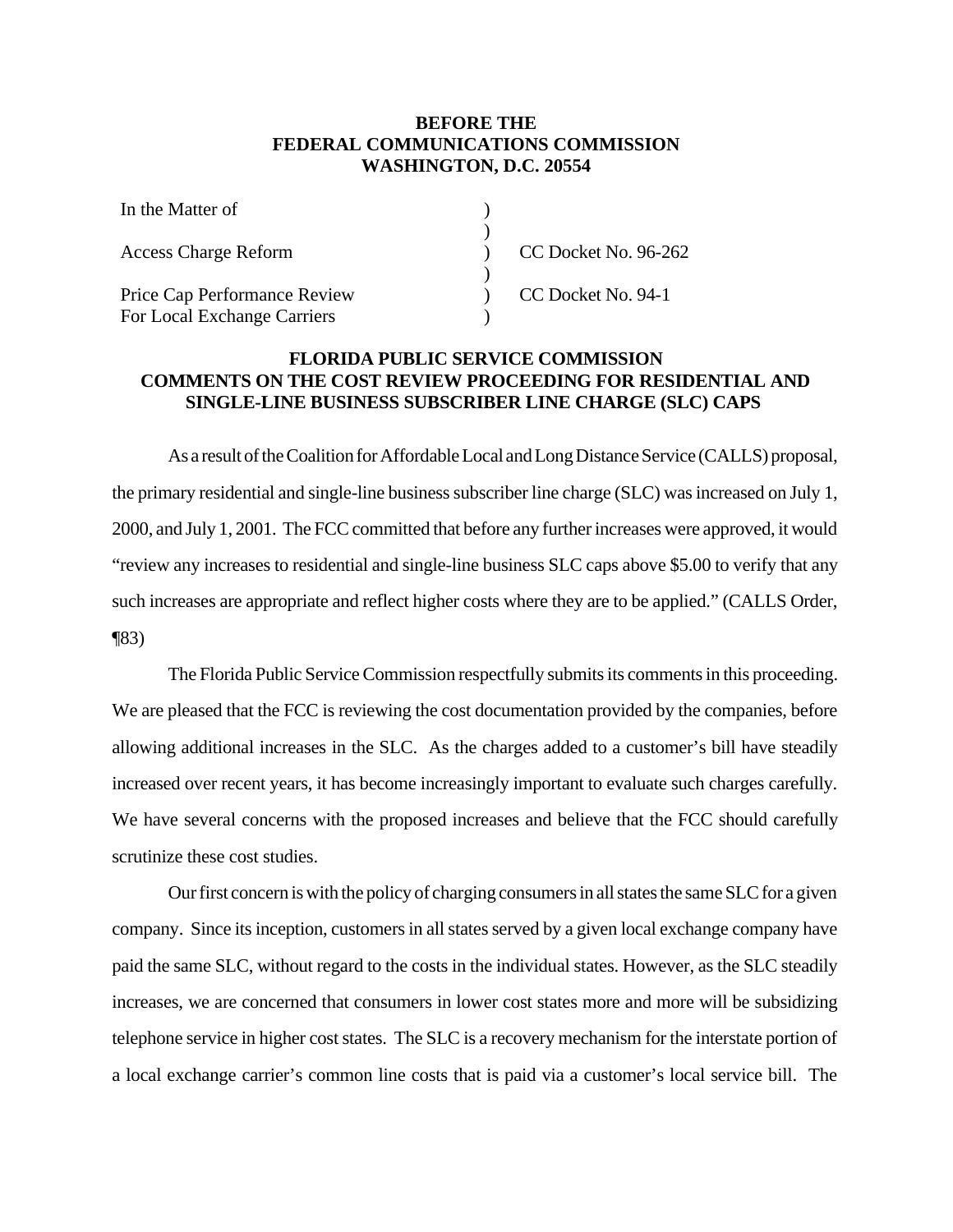Florida Public Service Commission Docket No. 96-262 and 94-1 Page 2

practice of averaging the SLC across all states a company serves means that customers in lower cost states will subsidize telephone service in higher cost states. Consumers in high-revenue, low-cost states already subsidize local service in states with high loop costs through the federal universal service fund (USF). Contributions to that fund are based on company revenues, while funding is distributed to companies based on cost. As a result, consumers in states with low-cost companies may pay significant amounts into the USF, while the companies in such states often receive little or no funding in return. Florida is one such state in which customers subsidize rates in other states through the federal USF.

When SLC increases do not reflect the cost of service in a given state, consumers cannot benefit from being served by a low-cost company. Further, the SLC amount that is paid will not be based truly on cost, except in a very broad sense. The resulting subsidization may cause rates in all states to be driven towards each other. We question whether it is the FCC's intent that all consumers nationwide pay the same rate for phone service, regardless of cost. The Florida Public Service Commission suggests that the SLC be made state-specific for each company. The companies have filed cost information for each state they serve. Thus, the rate proposals presented to the FCC contain information that will allow the SLC to be set on a deaveraged basis.

We also have a specific concern with the rate proposals themselves. While we would like to address the Verizon, Sprint, and BellSouth cost studies, we only have comparative numbers for BellSouth in Florida. We have a UNE proceeding in progress for Verizon and Sprint. As a result, we cannot comment on their cost proposals at this time. Therefore, we will limit our discussion of specific costs to BellSouth's studies.

BellSouth provided a forward-looking cost study to the FCC that it says reflects its cost of providing retail voice grade access for primary residential and single-line business customers to the public switched network. This study differs from those used for universal service calculations and UNE rates in Florida and elsewhere. In its discussion of the SLC study, BellSouth notes that the "costs are not substitutes for nor should they be considered as appropriate for Unbundled Network Element (UNE)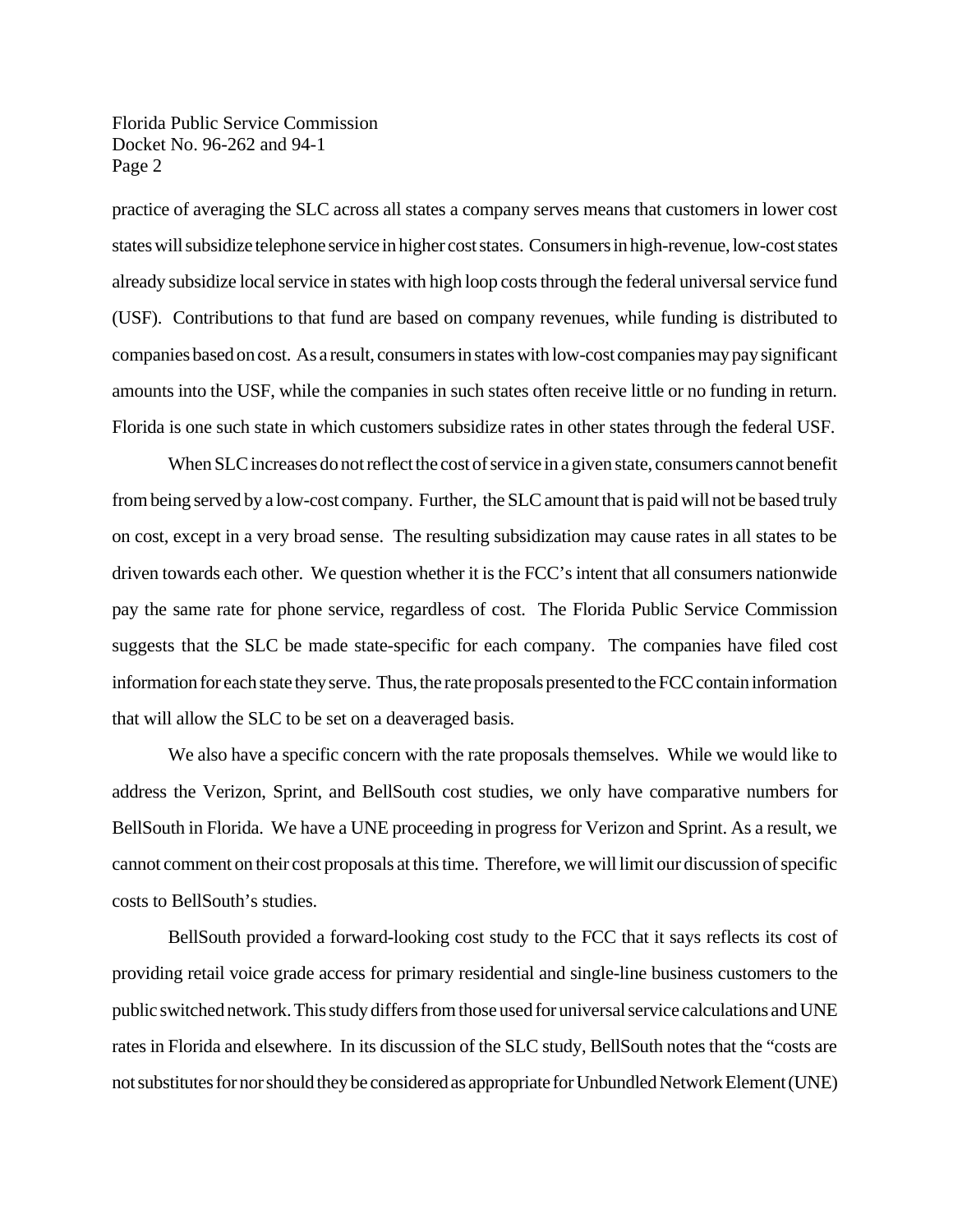Florida Public Service Commission Docket No. 96-262 and 94-1 Page 3

costs, universal service costs, or for any other purpose." (Cost Study Summary, page 1) BellSouth does not explain why it is inappropriate for its study to be used for other purposes. We note that there are differences in the costs included for wholesale and retail pricing, such as exclusion of most marketing and billing and collection costs from UNE rates. By considering these differences, and adjusting the Florida UNE study to reflect retail instead of wholesale costs, we believe a comparison can be made to show that the charge proposed by BellSouth is excessive.

Our specific concern with the difference between BellSouth's reported SLC costs and the costs found in the Florida UNE proceeding for BellSouth is the amount of common cost that is included.<sup>1</sup> Using the Florida UNE study, our calculation indicates that the 25 percent interstate portion of the UNE rates for a loop and port would be \$4.49, including common costs. However, BellSouth proposes to the FCC that its SLC be based on a Florida cost of \$6.05, a difference of \$1.56. The major driver of this difference appears to be common costs. BellSouth included \$1.54 for common costs in its SLC proposal–-a markup of 34 percent. In the Florida UNE proceeding, a wholesale common cost factor of approximately 7.5 percent was used in developing the rates. By applying BellSouth's methodology from that UNE docket, but using retail costs instead of wholesale costs, a retail common cost factor of approximately 17 percent is produced. We believe this is a more appropriate level of common cost to be used in setting the SLC. The SLC cost resulting from using a 17 percent common cost factor then would be \$5.27, if the remainder of BellSouth's cost submission is accepted. This level of cost does not justify increasing the SLC in Florida to \$6.00. Further analysis of all the costs submitted by BellSouth is warranted. We believe the SLC in Florida should remain at \$5.00 until a thorough investigation of the costs can be made.

It is important to recognize that the level of UNE rates established in the Florida UNE proceeding was the result of a lengthy hearing process, while the SLC submission to the FCC has not been subjected to the same level of scrutiny. The staff of the Florida Public Service Commission will

<sup>1</sup>Docket No. 990649A-TP, Order No. PSC-01-2051-FOF-TP, issued October 18, 2001.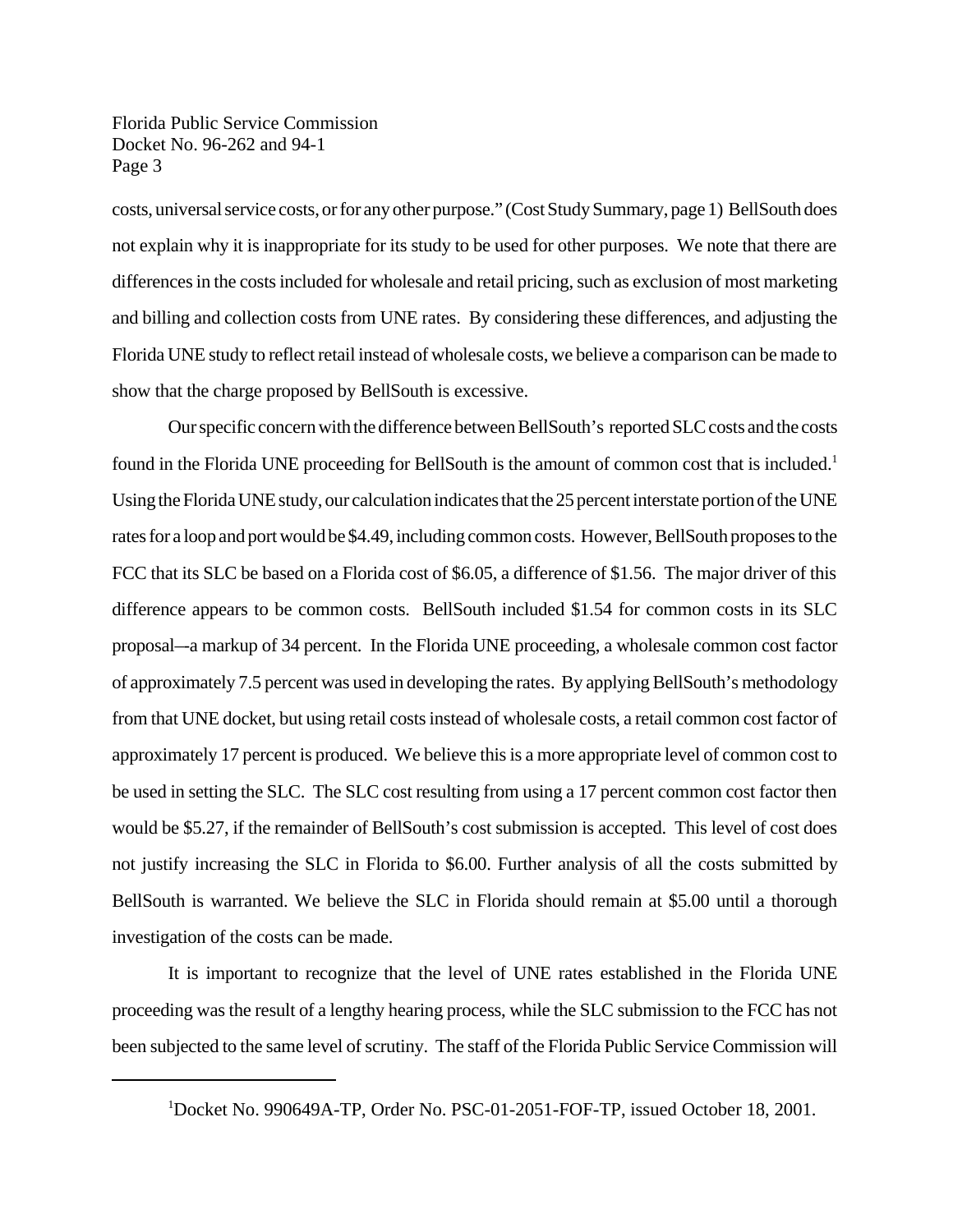Florida Public Service Commission Docket No. 96-262 and 94-1 Page 4

be happy to work with the FCC in examining the costs submitted by the companies to ensure that they are appropriate.

Consumers have endured continual increases to what they perceive as their local rates through the addition of interstate universal service charges and the increases in the SLC, among other things. We urge the FCC to do two things to help ensure that residential and small business telephone customers do not suffer unnecessarily such further increases. First, the FCC should undertake a thorough review of the costs of the SLC on a state-by-state basis that goes beyond the minimal level of examination possible with the cost submissions the FCC has before it. Second, the FCC should deaverage the SLC on a state basis for each company. We believe these two actions will help protect consumers from paying more than a fair amount for the SLC.

Respectfully submitted,

 $/ s /$ 

CYNTHIA B. MILLER Office of Federal and Legislative Liaison (850) 413-6082

\_\_\_\_\_\_\_\_\_\_\_\_\_\_\_\_\_\_\_\_\_\_\_\_\_\_\_\_\_\_\_

FLORIDA PUBLIC SERVICE COMMISSION 2540 Shumard Oak Boulevard Tallahassee, Florida 32399-0850

DATED: January 24, 2002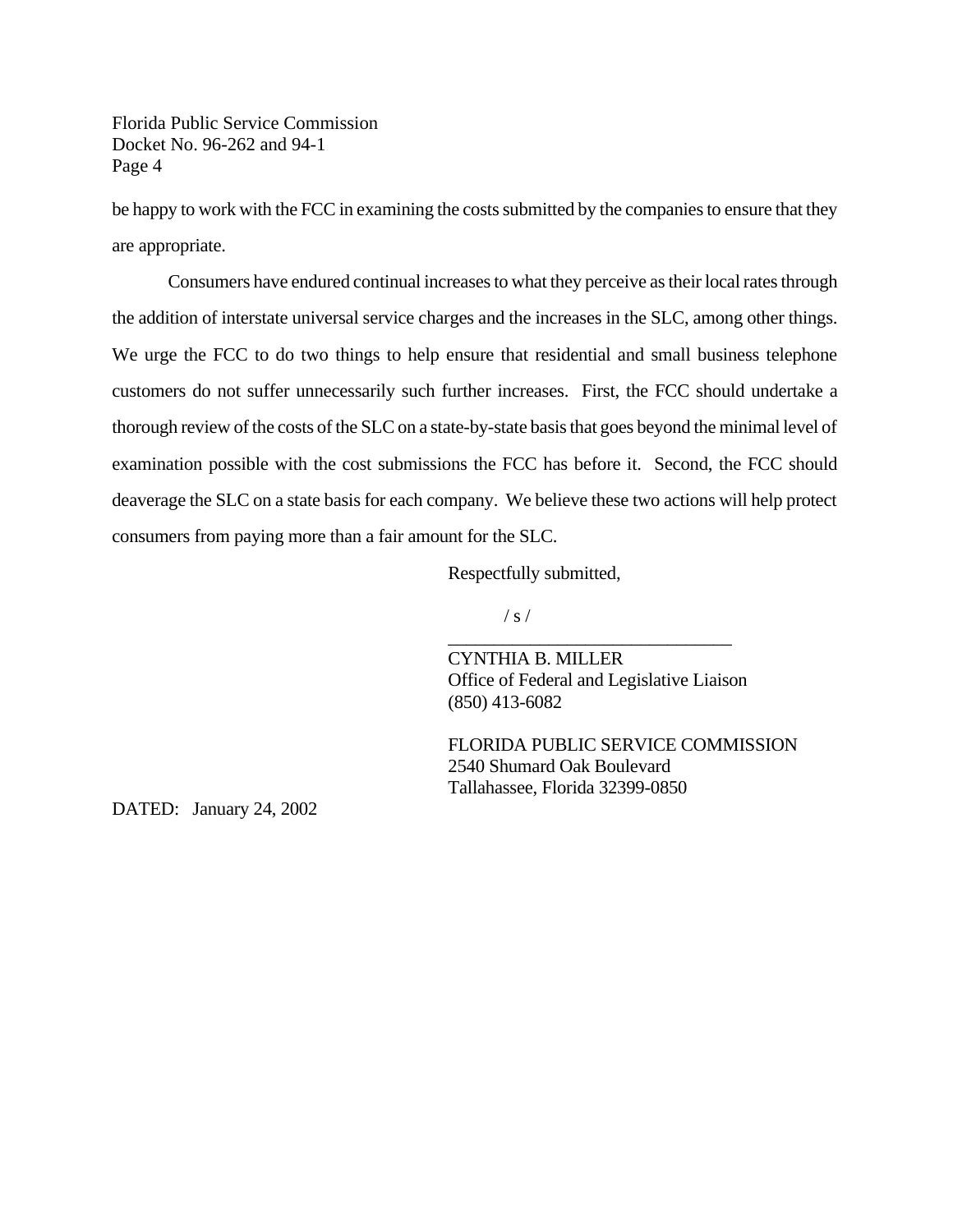#### **CERTIFICATE OF SERVICE**

I hereby certify that a true and correct copy of the foregoing comments will be mailed to the persons on the attached list.

 $/ s /$ 

CYNTHIA B. MILLER Office of Federal and Legislative Liaison (850) 413-6082

\_\_\_\_\_\_\_\_\_\_\_\_\_\_\_\_\_\_\_\_\_\_\_\_\_\_\_\_\_\_\_

FLORIDA PUBLIC SERVICE COMMISSION 2540 Shumard Oak Boulevard Tallahassee, Florida 32399-0850

DATED: January 24, 2002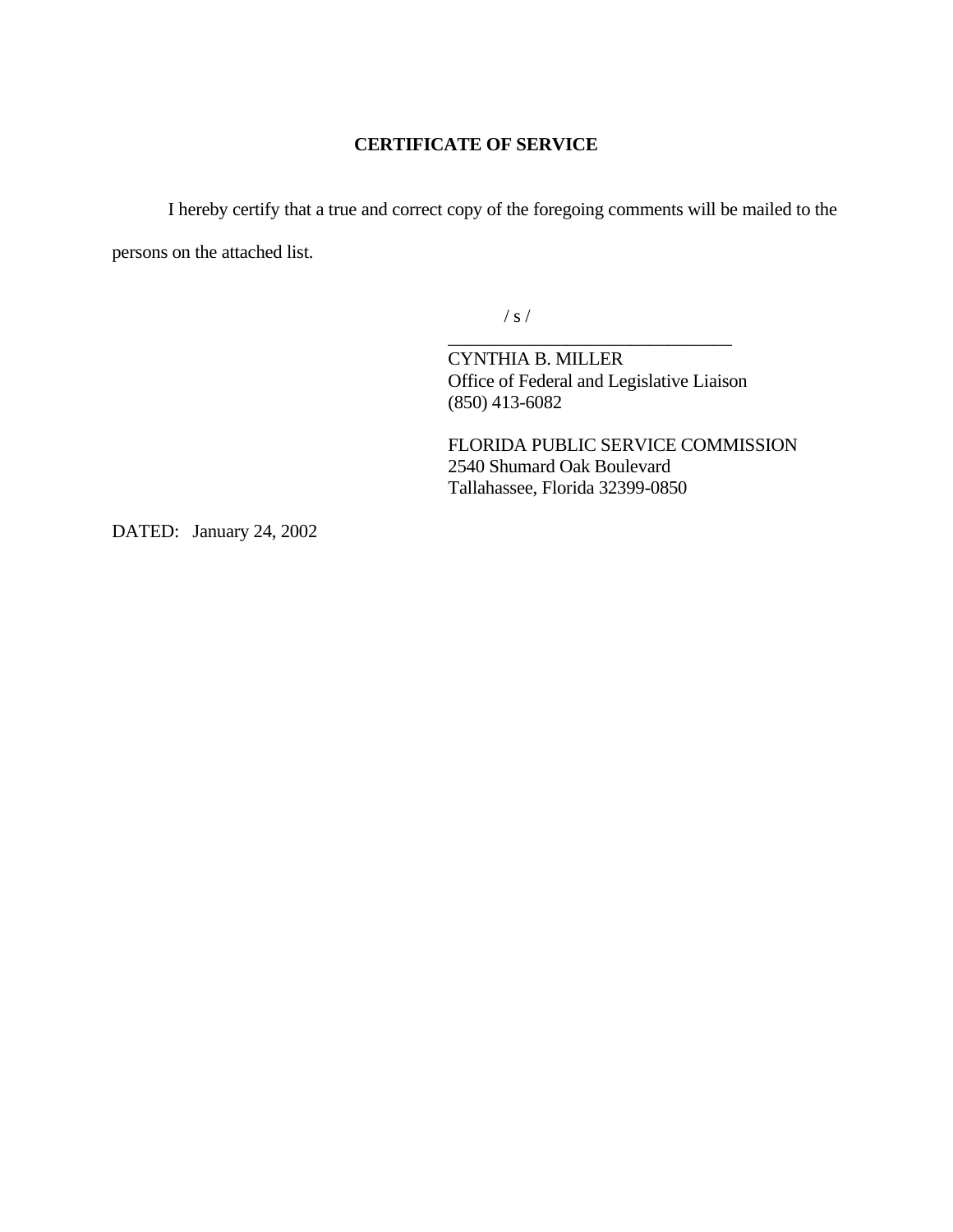#### **SERVICE LIST**

The Honorable Michael K. Powell, Chairman Federal Communications Commission 445 Twelfth Street, SW - 8th Floor Room 8-A204C Washington, DC 20554

The Honorable Michael J. Copps, Commissioner Federal Communications Commission 445 Twelfth Street, SW - 8th Floor Washington, DC 20554

John E. Ingle Deputy Associate General Counsel-Litigation Federal Communications Commission 445 Twelfth Street, SW Washington, DC 20554

Federal Communications Commission Industry Analysis Division Common Carrier Bureau 445 Twelfth Street, SW Washington, DC 20554

Qualex International Portals II 445 12th Street, SW, Rm CY-B402 Washington, DC 20554

Nancy C. Garrison Catherine O'Sullivan U.S. Department of Justice 950 Pennsylvania Avenue, NW, Room 3224 Washington, DC 20530-001

Donald B. Verrilli, Jr. Jenner & Block 601 Thirteenth Street, NW Washington, DC 20005

Public Utility Commission of Oregon 550 Capitol Street, NE Salem, Oregon 97310-1380

The Honorable Kathleen Q. Abernathy, Commissioner Federal Communications Commission 445 12th, SW - 8th Floor Washington, DC 20554

The Honorable Kevin J. Martin, Commissioner Federal Communications Commission 445 Twelfth Street, SW - 8th Floor Washington, DC 20554

Federal Communications Commission Competitive Pricing Division Common Carrier Bureau 445 Twelfth Street, SW Washington, DC 20554

Janice Miles Federal Communications Commission Policy & Program Planning Division 445 Twelfth Street, SW Washington, DC 20554

James Bradford Ramsay National Association of Regulatory Utility **Commissioners** 1100 Pennsylvania Avenue, Suite 603 Washington, DC 20004

Thomas F. O'Neil, III William Single, IV MCI Telecommunications Corporation 1133 Nineteenth Street, NW Washington, DC 20036

Mr. B. B. Knowles Director Utilities Division Georgia Public Service Commission 244 Washington Street, SW, Suite 266 Atlanta, Georgia 30334-5701

Public Utility Commission of Texas Post Office Box 13326 Austin, Texas 78711-3326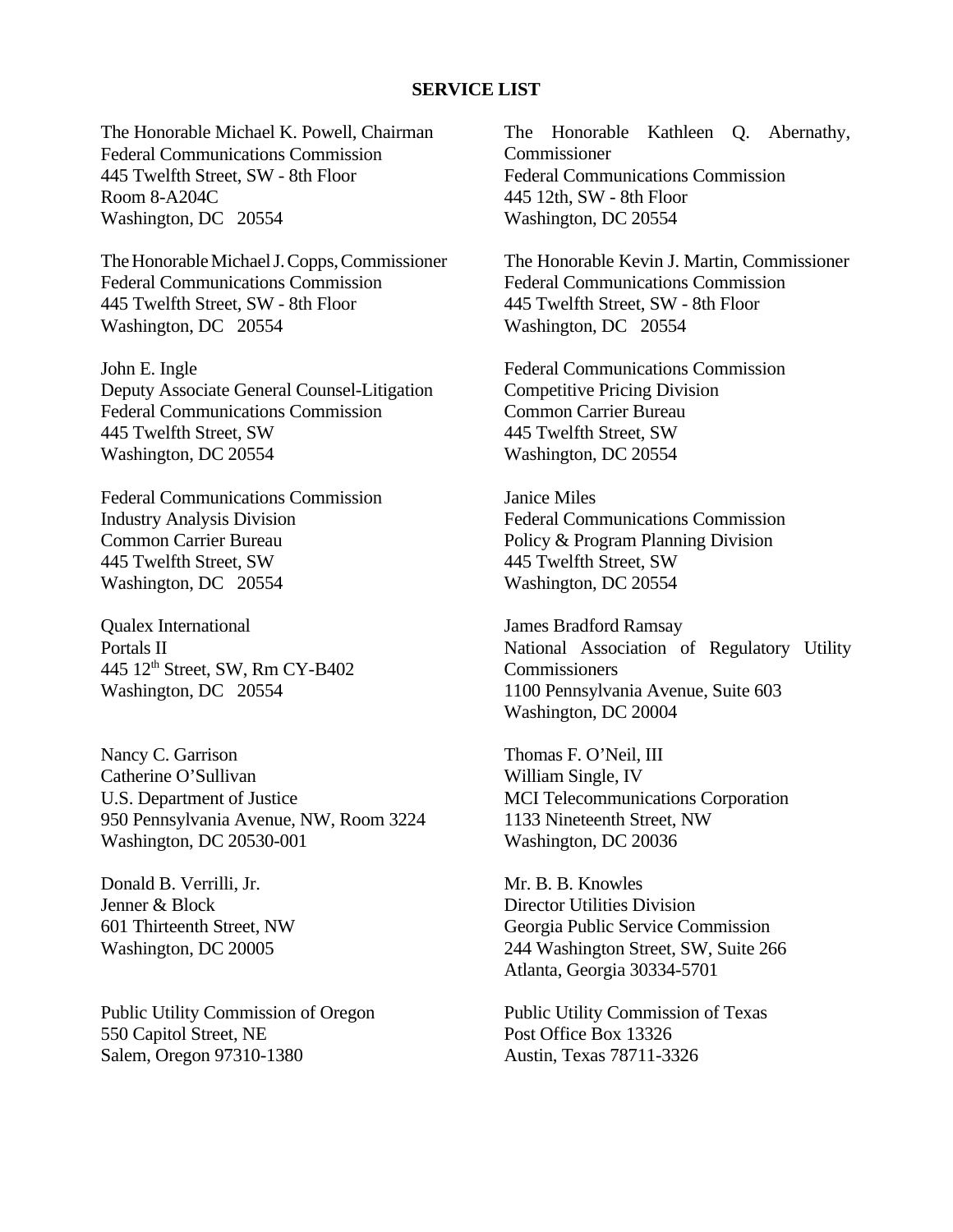Scott J. Rubin, Esquire Pennsylvania Internet Service Providers 3 Lost Creek Drive Selinsgrove, Pennsylvania 17870

Steven G. Sanders - President Northern Arkansas Telephone Company, Inc. 301 East Main Street Flippin, Arkansas 72634

Curtis T. White Geld Information Systems 4201 Connecticut Avenue, NW, #402 Washington, DC 20008-1158

Joseph S. Paykel Andrew Jay Schwartzman Media Access Project 1707 L Street, NW, Suite 400 Washington, DC 20036

Richard M. Tettelbaum Citizens Utilities Company 1400 16th Street, NW, #500 Washington, DC 20036

Danniel L. Brenner David L. Nicoll National Cable Television Association, Inc. 1724 Massachusetts Avenue, NW Washington, DC 20036

Rachel J. Rothstein Cable & Wireless, Inc. 8219 Leesburg Pike Vienna, Virginia 22182

Dana Frix Mark Sievers Swidler & Berlin, Chtd. 3000 K Street NW, Suite 300 Washington, DC 20007

Lawrence D. Crocker, III Public Service Commission of the District of Columbia 717 14th Street, NW Washington, DC 20005

Carol C. Henderson, Exec. Director American Library Association - Washington **Office** 1301 Pennsylvania Avenue, NW, Suite 403 Washington, DC 20004

Daniel Weitzner Alan B. Davidson Center for Democracy & Technology 1634 Eye Street, NW, Suite 1100 Washington, DC 20006

Tanya Rutherford Latham & Watkins 555  $11<sup>th</sup>$  Street NW Washington, DC 20004-1304

Jack Krumholtz, Law & Corporate Affairs Department Microsoft Corporation, Suite 600 5335 Wisconsin Avenue, NW Washington, DC 20015

Thomas K. Crowe Michael B. Adams Law Offices of Thomas K. Crowe, PC 2300 M Street, NW, Suite 800 Washington, DC 20037

Timothy R. Graham, Robert G. Berger Winstar Communications, Inc. 1146 19th Street, NW Washington, DC 20036

William W. Burrington Jill Lesser America Online, Inc. 1101 Connecticut Avenue, NW, Suite 400 Washington, DC 20036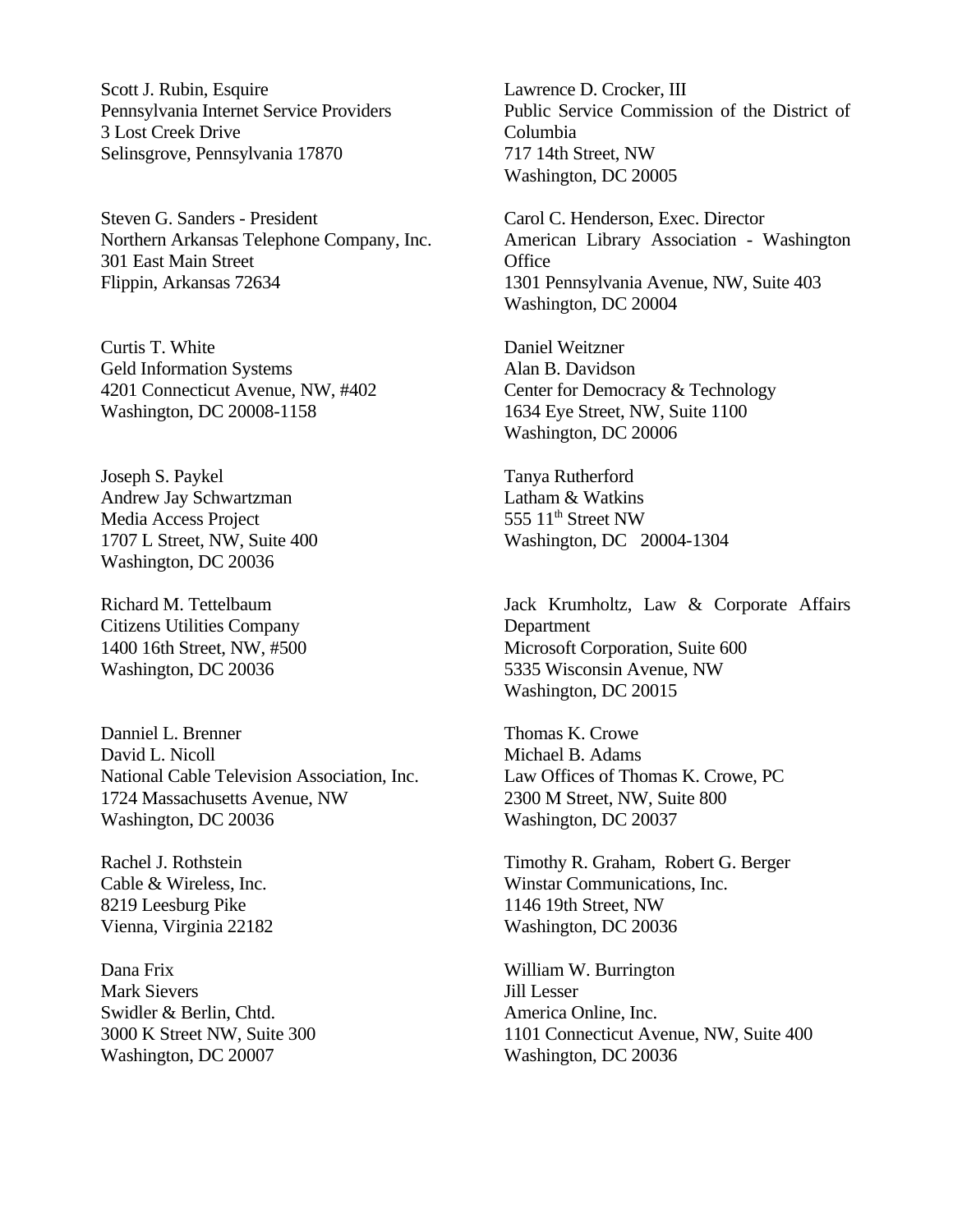Michael J. Shortley, III Frontier Corporation 180 South Clinton Avenue Rochester, New York 14646

Robert S. Tongren Ohio Consumers' Counsel 77 South High Street, 15th Floor Columbus, Ohio 43266-0550

Michael S. Pabian - Larry A. Peck Ameritech 2000 West Ameritech Center Drive, Room 4H82 Hoffman Estates, Illinois 60196-1025

Scott L. Smith, Vice President Alaska Telephone Association 201 East 56th Street #114 Anchorage, AK 99518-1241

Wayne Leighton Citizens for a Sound-Economy Foundation 1250 H Street, NW, Suite 700 Washington, DC 20005

Cindy Z. Schonhaut ICG Telecom Group, Inc. 9605 East Maroon Circle Englewood, Colorado 80112

Albert H. Kramer Dickstein Shapiro Morin & Oshinsky, LLP 2101 L Street, NW Washington, DC 20037-1526

Leon M. Kestenbaum, Joyce Walker Jay C. Keithley, H. Richard Juhnke Sprint Corporation 1850 M Street, NW, 11th Floor Washington, DC 20036

Richard J. Heitmann WorldCom, Inc. 515 East Amite Jackson, Mississippi 39201-2702 Michael S. Fox John Staurulakis, Inc. 6315 Seabrook Road Seabrook, Maryland 20706

Regina McNeill, Martha West Richard A. Askoff National Exchange Carrier Association 80 South Jefferson Road Whippany, New Jersey 07981

F. Stephen Lamb TCA, Inc. 1465 Kelly Johnson Blvd, Suite 200 Colorado Springs, CO 80920

Leonard Steinberg Alaska Communications Systems 600 Telephone Avenue, N565 Anchorage, Alaska 99503

Betty D. Montgomery, Steven T. Nourse Office of Ohio Attorney General Public Utilities Section 180 East Broad Street Columbus, Ohio 43215-3793

Ronald J. Binz, Debra R. Berlyn John Windhausen, Jr. Competition Policy Institute 1156 15th Street, NW, Suite 310 Washington, DC 20005

Kathy L. Shobert General Communication, Inc. 901 15th Street, NW, Suite 900 Washington, DC 20005

Catherine R. Sloan WorldCom, Inc. 1120 Connecticut Avenue, NW Washington, DC 20036-3902

Alex J. Harris WorldCom, Inc. 33 Whitehall Street, 15th Floor New York, New York 10004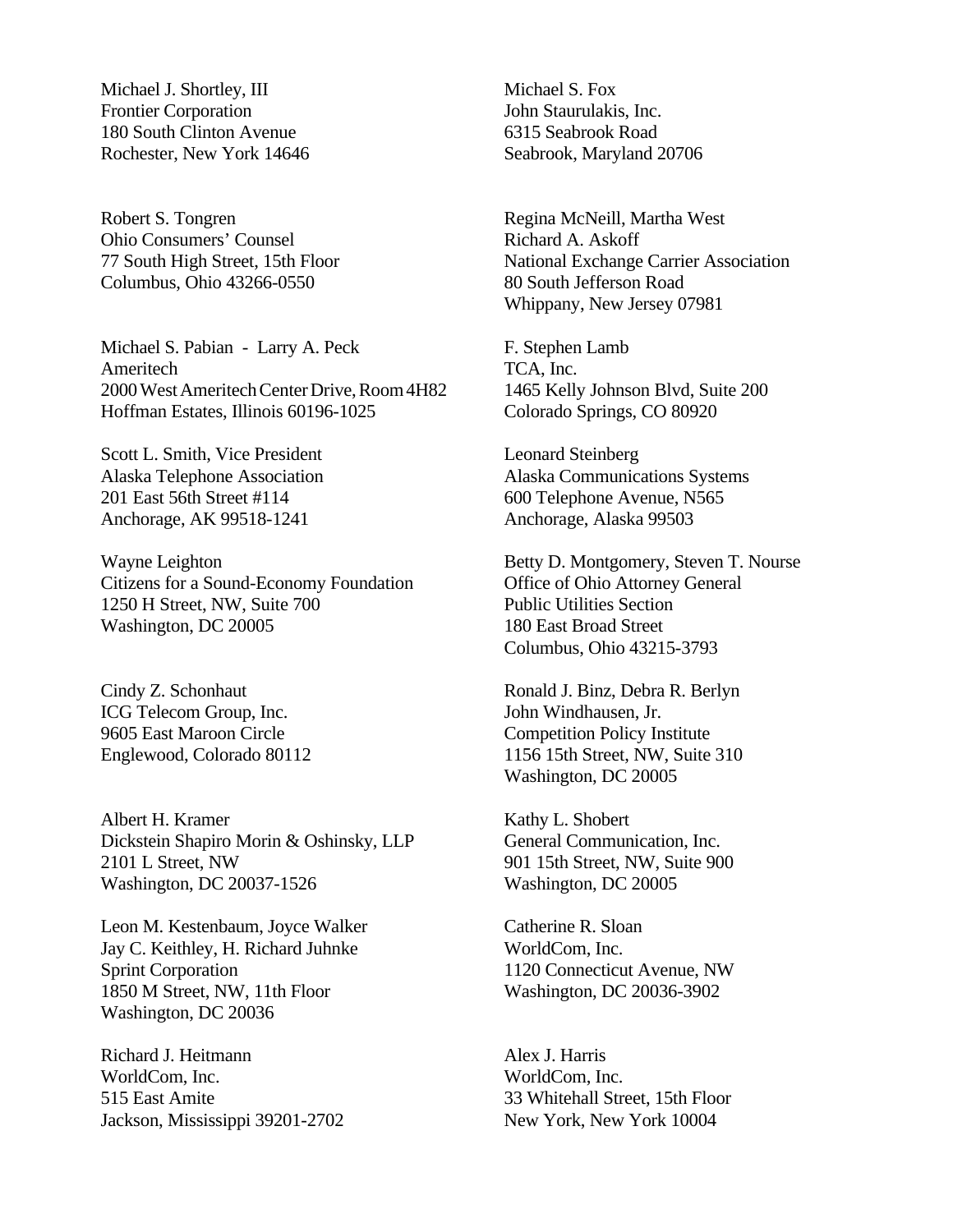Peter A. Rohrbach - David L. Sieradzki F. William Lebeau Hogan & Hartson, LLP 555 13th Street, NW Washington, DC 20004-1109

Coleen Boothby James S. Blaszak Levine Blaszak Block & Boothby 2001 L Street, NW, Suite 900 Washington, DC 20036

Charles C. Hunter Catherine M. Hannan Hunter & Mow, PC 1620 I Street, NW, Suite 701 Washington, DC 20006

Joseph Dibella 1515 North Court House Road, Wuite 500 Arlington, VA 22201-2909

Gary L. Mann IXC Long Distance, Inc. 1122 Capital of Texas Highway, South Austin, TX 78746-6426

Gene C. Schaerr - David L. Lawson Scott M. Bohannon AT&T Corporation 1722 Eye Street, NW Washington, DC 20006

Robert M. McDowell Brian A. Cute Helein & Associates, PC 8180 Greensboro Drive, Suite 700 McLean, Virginia 22102

Joe D. Edge - Tina M. Pidgeon Drinker Biddle & Reath 901 15th Street, NW, Suite 900 Washington, DC 20005

Wayne V. Black C. Douglas Jarrett Keller & Heckman, LLP 1001 G Street, NW, Suite 500 West Washington, DC 20001

Genevieve Morelli Competitive Telecommunications Association 1900 M Street, NW, Suite 800 Washington, DC 20036

Edward Shakin Bell Atlantic Telephone Co. 1320 North Court House Road, 8th Floor Arlington, Virginia 22201

Mary McDermott/Linda Kent Keith Townsend/Hance Haney United States Telephone Association 1401 H Street, NW, Suite 600 Washington, DC 20005

Mark C. Rosenblum - Peter H. Jacoby Judy Sello AT&T Corporation 295 North Maple Avenue, Room 3245G1 Basking Ridge, New Jersey 07920

David L. Lawson, Christopher T. Shenk Sidley Austin Brown & Wood LLP 1501 K Street NW Washington, DC 20005

Robert B. McKenna - Richard A. Karre Coleen M. Egan Helmreich U S West, Inc. 1020 19th Street, NW, Suite 700 Washington, DC 20036

Margaret E. Garber Pacific Telesis Group 1275 Pennsylvania Avenue, NW Washington, DC 20004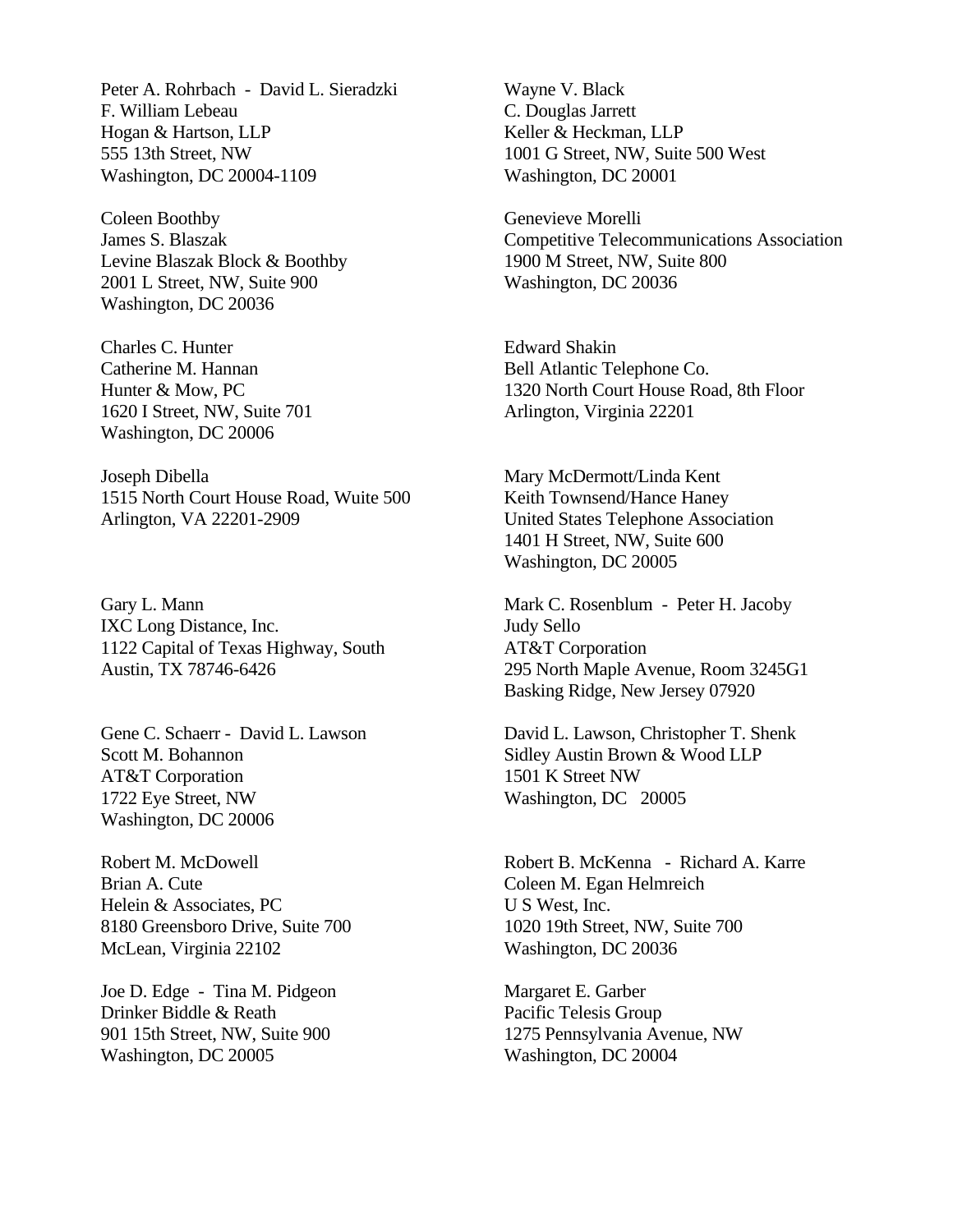Emily C. Hewitt GSA 18th & F Streets, NW, Room 4002 Washington, DC 20405

John Rother, Esqure American Association of Retired Persons 601 E Street, NW Washington, DC 20049

Brian R. Moir Moir & Hardman 2000 L Street NW, Suite 512 Washington, DC 20036-4907

Martha S. Hogerty Office of the Public Counsel Post Office Box 7800 Jefferson City, Missouri 65102

Mike Travieso Maryland Office of People's Counsel **NACUCA** 6th St. Paul Street, Suite 2102 Baltimore, Maryland 21202

James Maret Office of Consumer Advocate Lucas State Office Building, 4th Floor Des Moines, Iowa 50319

Rob Manifold Assistant Attorney General 900 4th Avenue, Suite 2000 Seattle, Washington 98164

Eric Swanson Office of Attorney General 445 Minnesota Street Suite 1200 WCL Tower St. Paul, Minnesota 55101-2130

Gary M. Cohen - Lionel B. Wilson Ellen S. LeVine California PUC 505 Van Ness Avenue San Francisco, California 94102

Office of the Judge Advocate General U.S. Army Litigation Center 901 North Stuart Street, Suite 713 Arlington, Virginia 22202-1837

James Love Consumer Project on Technology Post Office Box 19367 Washington, DC 20036

David J. Newburger Newburger & Vossmeyer One Metropolitan Square, Suite 2400 St. Louis, Missouri 63102

Jack Shreve Office of Public Counsel 111 West Madison Street, Room 812 Tallahassee, Florida 32399-1400

Irwin A. Popowsky Office of Consumer Advocate 1425 Strawberry Square Harrisburg, Pennsylvania 17120

Elizabeth A. Noel Office of the People's Counsel 1133 15th Street, NW Suite 500 Washington, DC 20005

Regina Costa Toward Utility Rate Normalization 625 Polk Street, Suite 403 San Francisco, California 94102

Anne Becker Office of Utility Consumer Counselor 100 North Senate Avenue, Rm. N501 Indianapolis, Indiana 46204-2208

Mary Newmeyer Alabama Public Service Commission Post Office Box 991 Montgomery, Alabama 36101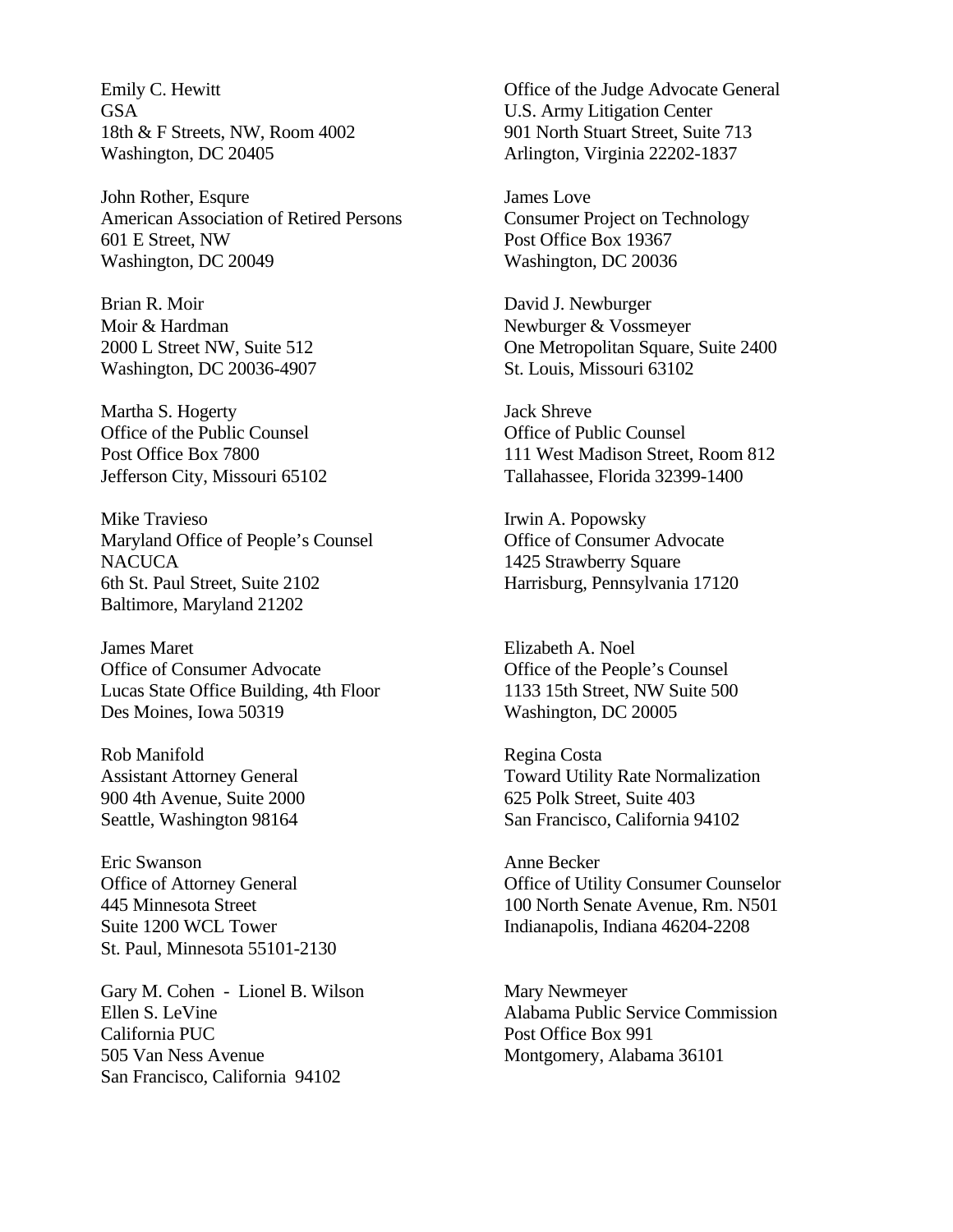Maureen O. Helmer New York State Department of Public Service Three Empire State Plaza Albany, New York 12223-1350

James A. Burg Pam Nelson South Dakota Public Utilities Commission State Capitol Pierre, South Dakota 57501-5070

Ward W. Wueste Gail L. Polivy GTE Service Corporation 1850 M Street, NW, Suite 1200 Washington, DC 20036

Michael T. Skrivan Harris Skrivan & Associates LLC 8801 South Yale, Suite 220 Tulsa, Oklahoma 74137

Pamela J. Riley Airtouch Communications, Inc. One California Street, 9th Floor San Francisco, California 94111

Christopher W. Savage Cole Raywid & Braverman, LLP 1919 Pennsylvania Avenue, NW, Suite 200 Washington, DC 20006

Glenn B. Manishin - Christine A. Mailloux Blumenfeld & Cohen - Technology Law Group 1615 M Street, NW, Suite 700 Washington, DC 20036

Messrs. Verveer & Halley Willkie, Farr & Gallagher 1155 21st Street NW Washington, DC 20036

John J. List Rural Telephone Finance Cooperative 2201 Cooperative Way Herndon, Virginia 20171

Laurie Pappas Office of Public Utility Counsel 1701 N. Congress Avenue, 9-180 Post Office Box 12397 Austin, Texas 78711-2397

R. Michael Senkowski, Jeffrey S. Linder Gregory J. Vogt Wiley Rein & Fielding 1776 K Street, NW Washington, DC 20006

Richard Hemstad William R. Gillis Washington Utilities & Transportation Commission 1300 S. Evergreen Park Drive Olympia, Washington 98504-7250

David A. Gross Airtouch Communications, Inc. 1818 N Street, NW Washington, DC 20036

Mark J. Golden - Robert L. Hoggarth Nary Madigan Personal Communications Industry Association 500 Montgomery Street, Suite 700 Alexandria, Virginia 23214-1561

Richard J. Metzger - Emily M. Williams Association for Local Telecommunications Services 1200 19th Street, NW, Suite 560 Washington, DC 20036

Brian Conboy - Thomas Jones Willkie Farr & Gallagher 1155 21st Street NW Washington, DC 20036

Randall B. Lowe Piper & Marbury, LLP 1200 19th Street, NW Washington, DC 20036

Benjamin H. Dickens, Jr. - Gerard J. Duffy Blooston Mordkofsky Jackson & Dickens 2120 L Street NW, Suite 300 Washington, DC 20037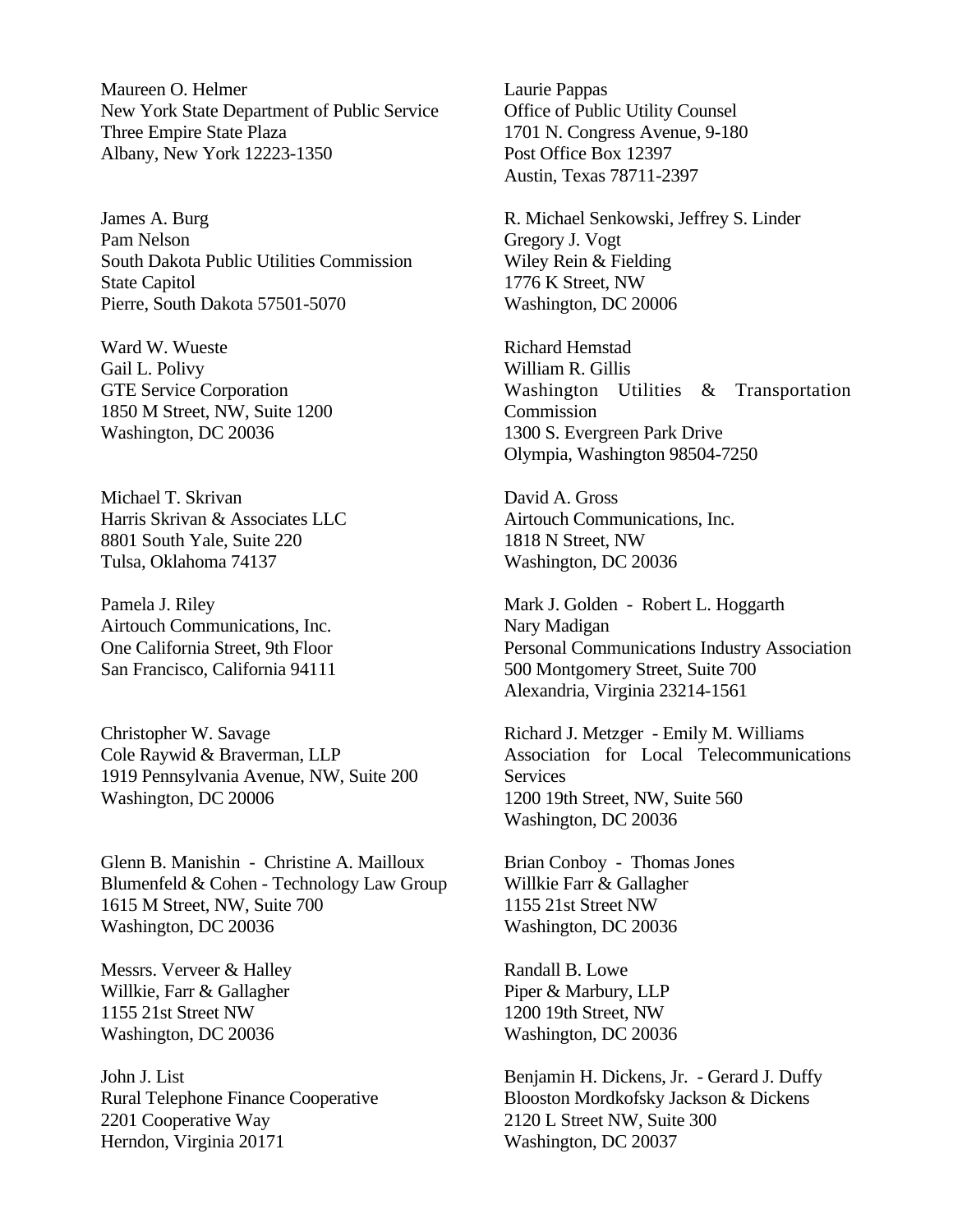David A. Irwin - Tara S. Becht Irwin Campbell & Tannenwald, PC 1739 Rhode Island Avenue, NW, Suite 200 Washington, DC 20036-3101

Clint Frederick Frederick & Warinner, LLC 10901 West 84th Terrance, Suite 101 Lenexa, Kansas 66214-1631

Richard J. Johnson - Michael J. Bradley Moss & Barnett 4800 Norwest Center 90 South 7th Street Minneapolis, Minnesota 55402-4129

Lisa M. Zaina - Kenneth Johnson **OPASTCO** 21 Dupont Circle, NW, Suite 700 Washington, DC 20036

Robert A. Mazer - Albert Shuldiner Vinson & Elkins 1455 Pennsylvania Avenue, NW Washington, DC 20004-1008

Kraskin & Lesse 2120 L Street NW, Suite 530 Washington, DC 20037

Stanley M. Gorinson - William H. Davenport Preston Gates Ellis & Rouvelas Meeds 1735 New York Avenue, NW Washington, DC 20006

Henry D. Levine - Laura F.H. McDonald Levine Blaszak Block & Boothby 1300 Connecticut Avenue, NW, Suite 500 Washington, DC 20036

Terry Michael Banks ICG Telecom Group 1303 Sawbridge Way Reston, Virginia 22094

Kent Larsen Cathey Hutton & Associates 2711 LBJ Freeway, Suite 560 Dallas, Texas 75234

George Petrutsas - Paul J. Feldman Fletcher Heald & Hildreth, PLC 1300 North 17th Street, 11th Floor Rosslyn, Virginia 22209

David Cosson - L. Marie Guillory **NTCA** 4121 Wilson Boulevard #10 Arlington, VA 22203-1839

Jeffrey F. Beck - Jillisa Bonfman Beck & Ackerman Four Embarcadaro Center, Suite 760 San Francisco, California 94111

Randolph J. May - Bonding Yee Sutherland Asbill & Brennan 1275 Pennsylvania Avenue, NW Washington, DC 20004-2404

Jack Krumholtz Microsoft Corporation 5335 Wisconsin Avenue, NW, Suite 600 Washington, DC 20015

Robert D. Collet - Barbara A. Dooley Ronald L. Plesser - Mark J. O'Connor - James J. Halpert Piper & Marbury, LLP 1200 19th Street, NW, Suite 700 Washington, DC 20036

Gregory M. Casey - Douglas W. Kinkoph LCI International Corp., Inc. 4250 North Fairfax Drive Arlington, VA 22203-1607

Christopher Klein Tennessee Regulatory Authority Staff 460 James Robertson Parkway Nashville, Tennessee 37243-0505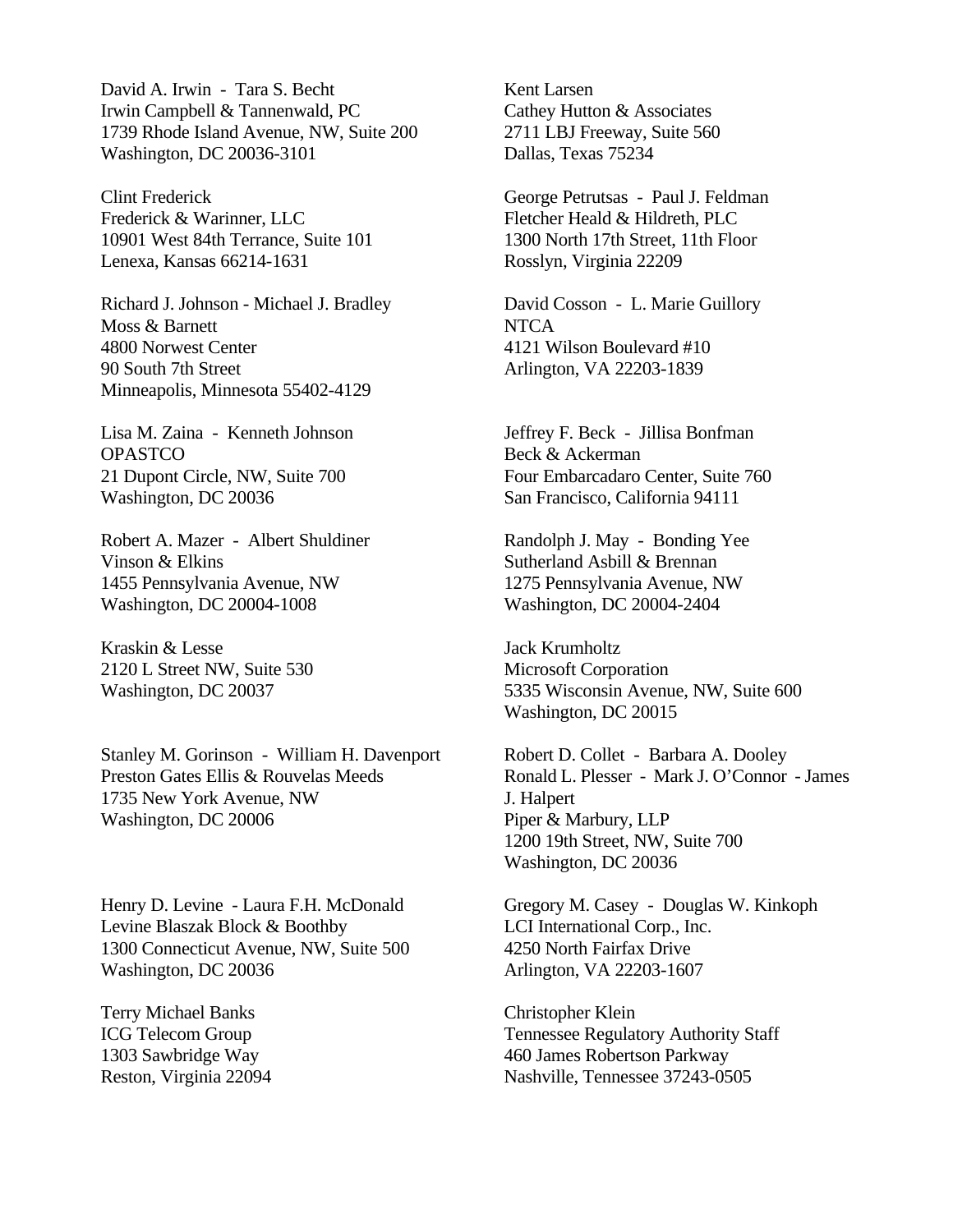Lesla Lehtonen California Cable Television Assoc. 4341 Piedmont Avenue Oakland, California 94611

W. Fred Seigneur Sonetech, Inc. 109 Kale Avenue Sterling, Virginia 20164

Messrs. C. Sloan, D. Porter, R. Fruchterman & R. Whitt WorldCom, Inc. 1120 Connecticut Avenue, NW Washington, DC 20036-3902

Messrs. Rohrbach, Steradzki & LeBeau Hogan & Hartson, LLP 555 13th Street, NW Washington, DC 20004-1109

Kansas Corporation Commission 1500 SW Arrowhead Road Topeka, Kansas 66604-4027

M. Robert Sutherland BellSouth Telecommunications, Inc., Suite 1800 1155 Peachtree Street, NW Atlanta, Georgia 30309-3610

Donna N. Lampert - James A. Kirkland Jennifer A. Purvis Mintz Levin Cohn Ferris Glovsky and Popeo, PC 701 Pennsylvania Avenue, NW, #900 Washington, DC 20004

Charles A. Zielinski Rogers & Wells 607 14th Street, NW Washington, DC 20005

Joseph A. Lahoud LC Technologies, Inc. 9455 Silver King Court Fairfax, Virginia 22031

James Brennan NYSERNET, Inc. Rensselaer Technology Park Troy, New York 12180-7698

David J. Newburger Newburger & Vossmeyer One Metropolitan Square, Suite 2400 St. Louis, Missouri 63102

Alex J. Harris WorldCom, Inc. 33 Whitehall Street, 15th Floor New York, New York 10004

Morton Bahr Communications Workers of America 501 Third Street, NW Washington, DC 20001

John C. Smith Aeronautical Radio, Inc. 2551 Riva Road Annapolis, Maryland 21401

W. W. "Whit" Jordan, VP - Federal Regulatory BellSouth 1133  $21<sup>st</sup>$  Street NW, Suite 900 Washington, DC 20036-3351

Allan J. Arlow Computer & Communications Industry Association 666 11th Street, NW Washington, DC 20001

James E. Keith Ambox Incorporated 6040 Telephone Road Houston, Texas 77087

Paul Pandian Axes Technologies, Inc. 14333 Proton Road Dallas, TX 75244-3512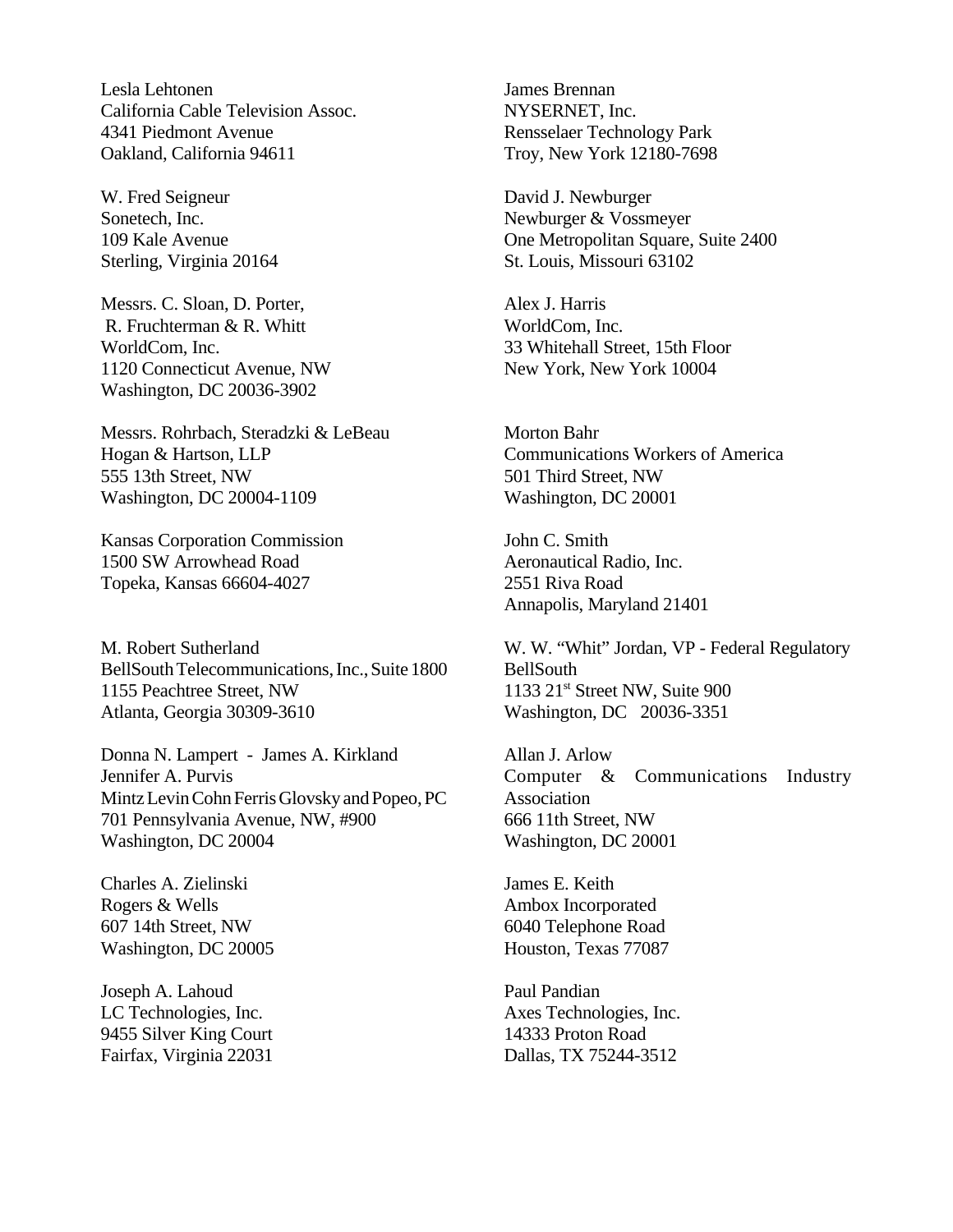Fred Van Veen Teradyne, Inc. 321 Harrison Avenue Boston, Massachusetts 02118

Frank Tripi Perception Technology Corporation 40 Shawnut Road Canton, Maryland 02021

John E. Lingo, Jr. Lingo, Inc. Post Office Box 1237 Camden, New Jersey 08105

Al W. Wokas Rhetorex, Inc. 151 Albright Way Los Gatos, California 95030-1801

David L. Deming Senecom Voice Processing Systems 6 Blossomwood Court St. Louis, Missouri 63033-5202

Jody B. Burton - Vincent L. Crivella Michael J. Ettner Personal Property Division 18th & F Streets, NW, Room 4002 Washington, DC 20405

Richard McKenna HQE03J36 GTE Service Corporation Post Office Box 152092 Irving, Texas 75015-2092

Margot Smiley Humphrey Koteen & Naftalin 1150 Connecticut Avenue, NW, Suite 1000 Washington, DC 20036

Messrs. Bergmann & Ranft Ohio Consumers' Counsel 77 South High Street, 15th Floor Columbus, Ohio 43266-0550

James B. Wood Inovonics, Inc. 1304 Sair Avenue Santa Cruz, California 95060

L. Paul Knoerzer OK Champion Corporation Post Office Box 585 Hammon, Indiana 46320

William H. Combs, III Tamaqua Cable Products Corporation 300 Willow Street Schuylkill Haven, Pennsylvania 17972

George Sollman Centigram Communications Corp. 91 East Tazman Drive San Jose, California 95134

Lucile M. Moore Intelect, Inc. 1100 Executive Drive Richardson, Texas 75081

Tenley A. Carp - Emily C. Hewitt Government Services Administration 18th and F Streets, NW, Room 40002 Washington, DC 20405

Robert A. Mazer Nixon, Hargrave, Devans & Doyle One Thomas Circle, NW, Suite 800 Washington, DC 20005

David Cosson National Telephone Cooperative Association 4121 Wilson Boulevard  $10<sup>th</sup>$  Floor Arlington, VA 22203-1839

Messrs. Tuthill, Bogy, Mates, Rubenstein Pacific Bell & Nevada Bell 140 New Montgomery Street, Room 1530-A San Francisco, California 94105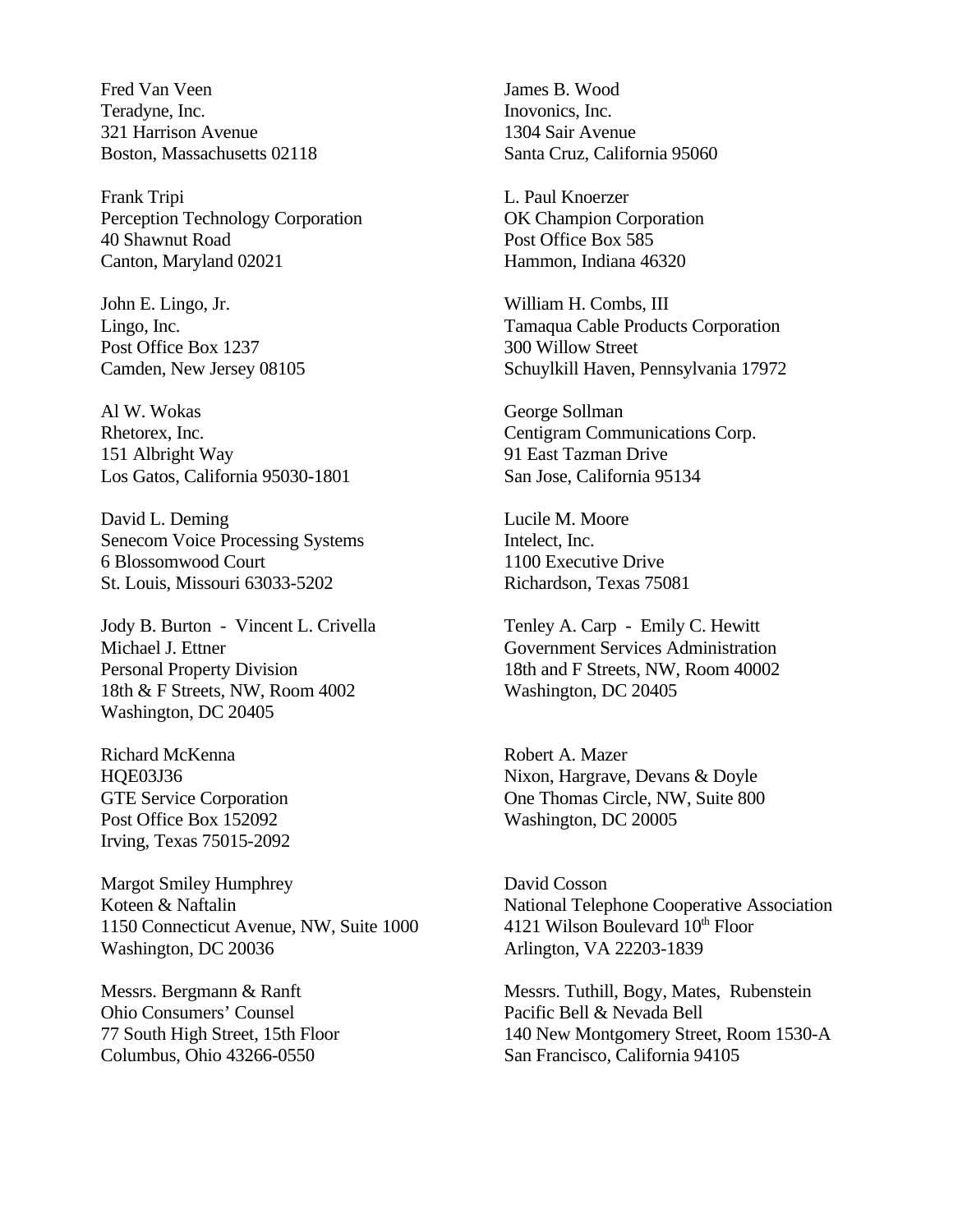Messrs. Wurtz & Garber Pacific Bell & Nevada Bell 1275 Pennsylvania Avenue, NW Washington, DC 20004

Lawrence P. Keller Cathey Hutton & Associates, Inc. 330 Holcomb Bridge Road, Suite 286 Norcross, Georgia 30092

Dr. Jerome R. Ellig Center for Market Processes 4084 University Drive, Suite 208 Fairfax, Virginia 22030

Messrs. Kennedy, Phillips & Morris Dow Lohnes & Albertson 1200 New Hampshire Avenue, NW, Suite 800 Washington, DC 20036

Maureen O. Helmer New York State Department of Public Service Three Empire State Plaza Albany, New York 12223-1350

Messrs. Sloan & Fruchterman LDDS WorldCom 1120 Connecticut Avenue NW, Suite 400 Washington, DC 20036

Michael Phelan, Vice President External Affairs The Southern New England Telecommunications Corp. 310 Orange Street, 9th Floor New Haven, CT 06510

Walter G. Bolter, PhD. Bethesda Research Institute, Ltd. P. O. Box 685 Murray, KY 42071-0685

David Hostetter, Ex Director, Federal Regulatory Jeffry Brueggeman, Gary Phillips, Paul Mancini SBC Telecommunications, Inc. 1401 I Street NW, Ste 1100 Washington, DC 20005

Paul B. Jones - Janis A. Stahlhut Time Warner Communications 10475 Park Meadows Drive Littleton, CO 80124

Messrs. Rohrbach & Oliver Hogan & Hartson Columbia Square 555 13th Street, NW Washington, DC 20004-1109

U.S. Department of Justice 10th Street & Constitution Avenue NW Room 4400 Washington, DC 20530

Daniel Kelley Hatfield Associates, Inc. 737 29th Street, Suite 200 Boulder, Colorado 80303

R. Michael Senkowski Wiley Rein & Fielding 1776 K Street, NW Washington, DC 20006

Messrs. Lynch, Dupre, Zpevak & Pajda Southwestern Bell Telephone Co. One Bell Center, Room 3520 St. Louis, Missouri 63101

David Bartlett, Diane Smith Carolyn C. Hill ALLTEL Corporate Services, Inc. 601 Pennsylvania Ave, NW, Suite 720 Washington, DC 20004-3607

Christian L. Gartner, VP & Gen Manager Cincinnati Bell Telephone Company 201 East Fourth Street, Rm 102-1000 Cincinnati, Ohio 45202

John W. Kure Craig J. Brown, Sharon Devine QWEST Corporation 1020 Nineteenth Street NW, Suite 700 Washington, DC 20036